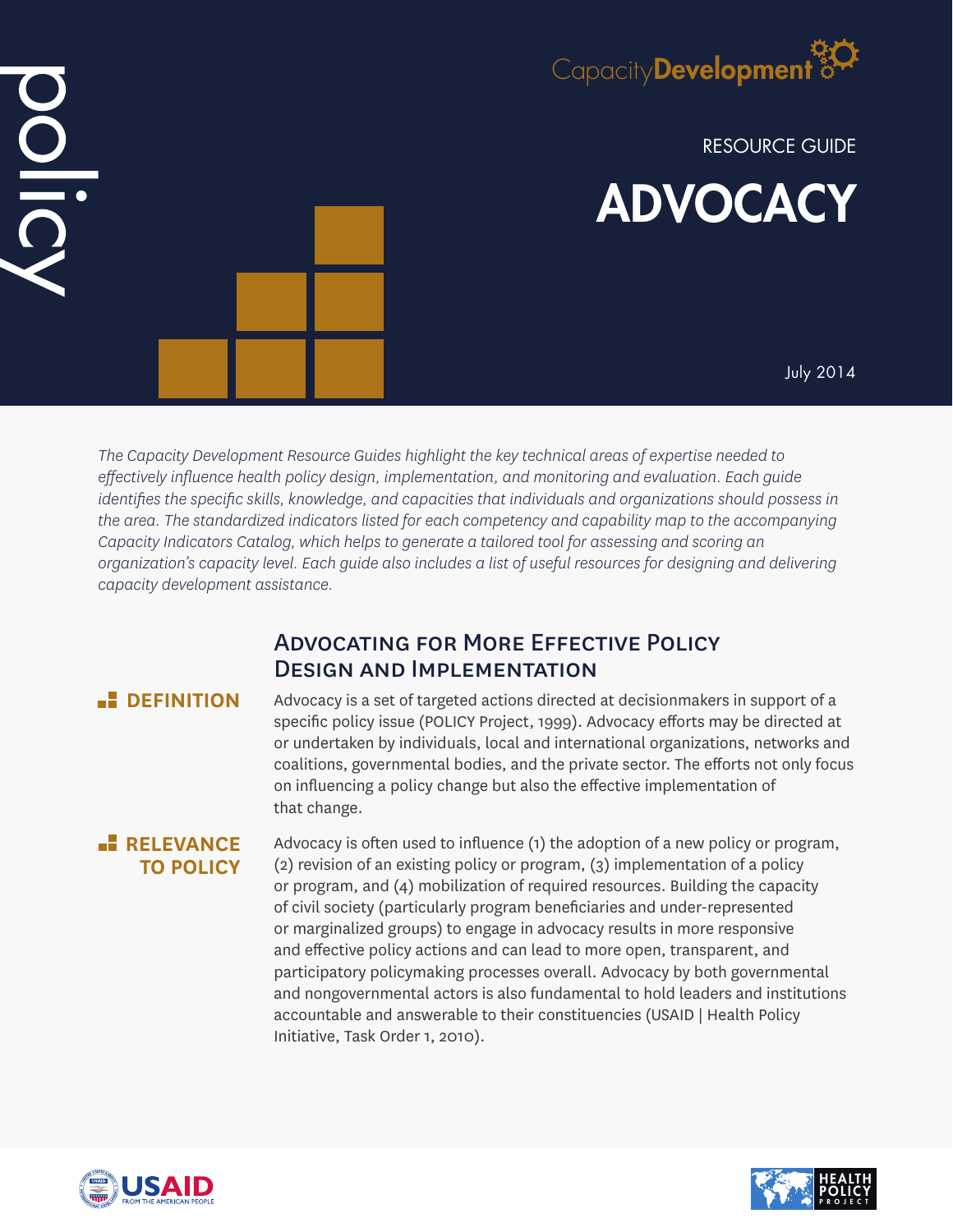## **KEY CAPABILITIES**

To effect change in policy, advocates must understand the policymaking process, identify the key actors involved, cultivate evidence-based policy options, and use strategic messages that persuade and move the target audience to act. Furthermore, advocates must usually work collaboratively and network with a range of partners to generate support and build coalitions to achieve their policy goals (Harvard Family Research Project, 2007; Harvard Family Research Project, 2009). As such, advocacy requires the ability to effectively align the technical with the relational. Advocacy is strongest when grounded in reliable evidence and policy analysis and when the steps in the process are strategically planned, messages are tailored and pretested for different target audiences, and the activities are diligently monitored and retooled as necessary. At the same time, "advocates must call on their collective creativity to know and feel the right time to act, know when to listen, to seize policy windows that open, or find just the right messenger or twist of phrase to ignite government action without becoming adversarial" (USAID | Health Policy Initiative, Task Order 1, 2010, p. 11).

## **PERFORMANCE IDEAL**

#### **High capacity in advocacy includes being able to**

- Develop targeted, strategic actions and messages based on convincing evidence
- Consult with and represent various communities or constituents
- Constructively engage in multi-stakeholder dialogue with relevant actors, including policymakers and decisionmakers

At the highest level of performance, individuals and organizations take on a leadership role, based on their comprehensive knowledge of the issue and their ability to convene the right mix of people. They communicate policy implications regularly to constituents and mobilize them to become active in advocacy activities.

Advocacy at this performance level contributes to a culture and practice where policies are made and evaluated based on sound evidence. Advocacy becomes one of the primary means for social participation in the policy process—either directly or through accurate representation of citizens' collective voices by advocacy organizations.

### **In the ideal, the following would exist:**

- Opportunities and mechanisms for large-scale policy dialogue and influence
- **Effective communication and transition of policies from policymakers to** policy implementers
- Systemic monitoring and evaluation to identify the positive and negative effects of policy formulation and implementation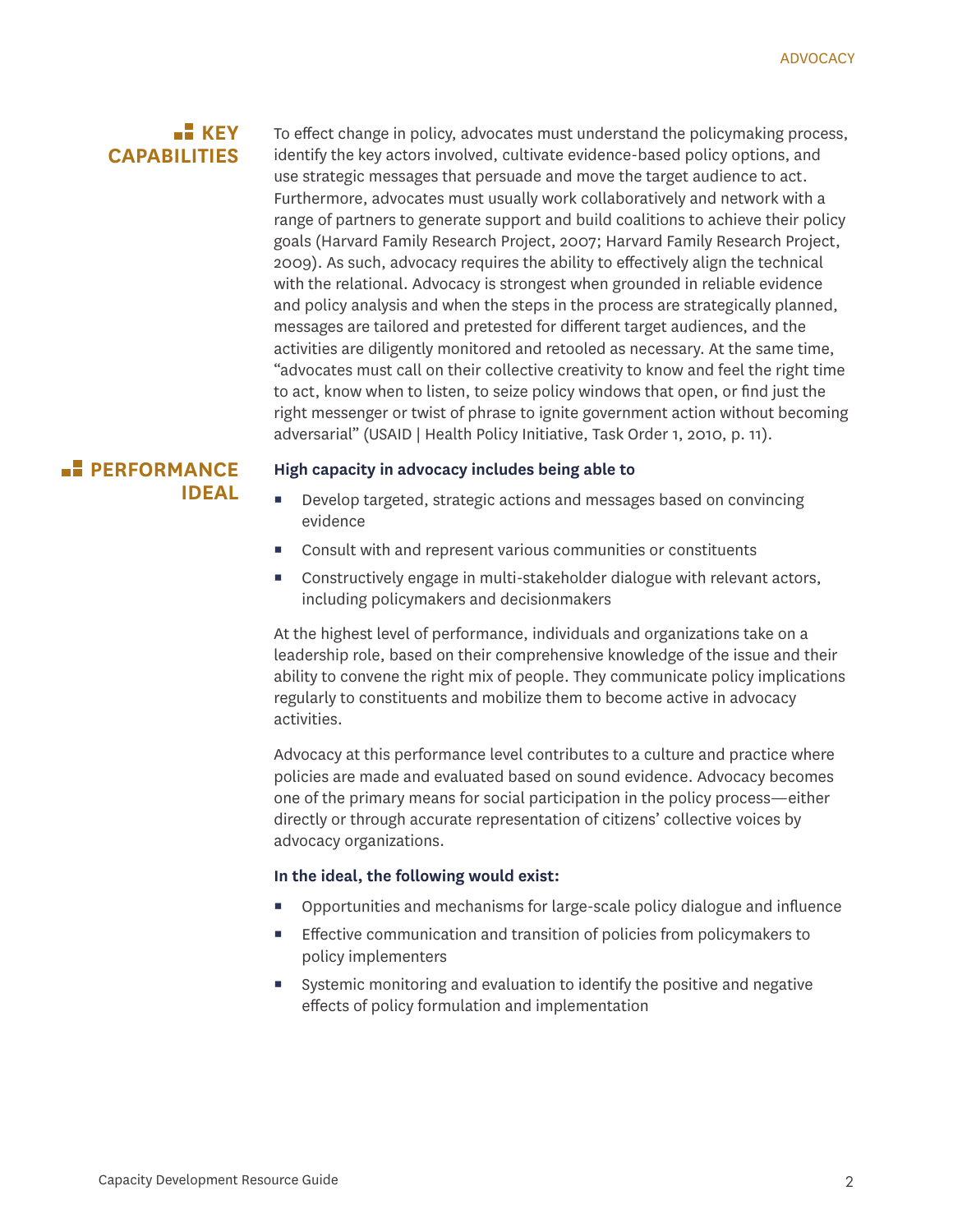# individual competencies

## **KNOWLEDGE OF**

| Local and national policy environment, laws, and health sector issues                                   | ADV <sub>6</sub>                    |
|---------------------------------------------------------------------------------------------------------|-------------------------------------|
| Policy and advocacy processes, key entry points, and decision makers                                    | ADV <sub>3</sub> , ADV <sub>7</sub> |
| Benefits of evidence-based advocacy and policy communication                                            | ADV4                                |
| <b>SKILLS TO BE ABLE TO</b>                                                                             |                                     |
| Effectively communicate issues through writing, interpersonal communication, or<br>public events        | ADV <sub>5</sub>                    |
| Listen, communicate, negotiate, and influence others                                                    | ADV <sub>1</sub>                    |
| Research, analyze, and utilize data from primary and secondary sources to support<br>advocacy positions | ADV8                                |

### **ATTITUDES/VALUES/ATTRIBUTES**

| Values working in collaboration                                                | ADV <sub>2</sub>  |
|--------------------------------------------------------------------------------|-------------------|
| Is able to inspire others through his/her vision                               | ADV <sub>16</sub> |
| Is politically astute and diplomatic and can accurately analyze power dynamics | ADV3              |

## organizational capabilities

#### **TECHNICAL ABILITY TO**

| Systematically conduct or use qualitative and quantitative research on the needs,<br>priorities, and interests of constituencies and how policies affect them (including from<br>a gender, equity, and inclusion perspective) | ADV24<br>$ADV27$ ,<br>ADV26 |
|-------------------------------------------------------------------------------------------------------------------------------------------------------------------------------------------------------------------------------|-----------------------------|
| Collect, analyze, and synthesize data to develop timely and compelling advocacy<br>positions                                                                                                                                  | ADV25<br>ADV26              |
| Develop a viable strategic advocacy plan based on a clear analysis of need,<br>opportunities, and power dynamics                                                                                                              | ADV22                       |
| Analyze and document implications of existing policy and proposed policy<br>alternatives, especially from perspectives of gender, equity, and inclusion                                                                       | ADV27                       |
| Identify target audiences and analyze their position for potential support or opposition                                                                                                                                      | ADV <sub>28</sub>           |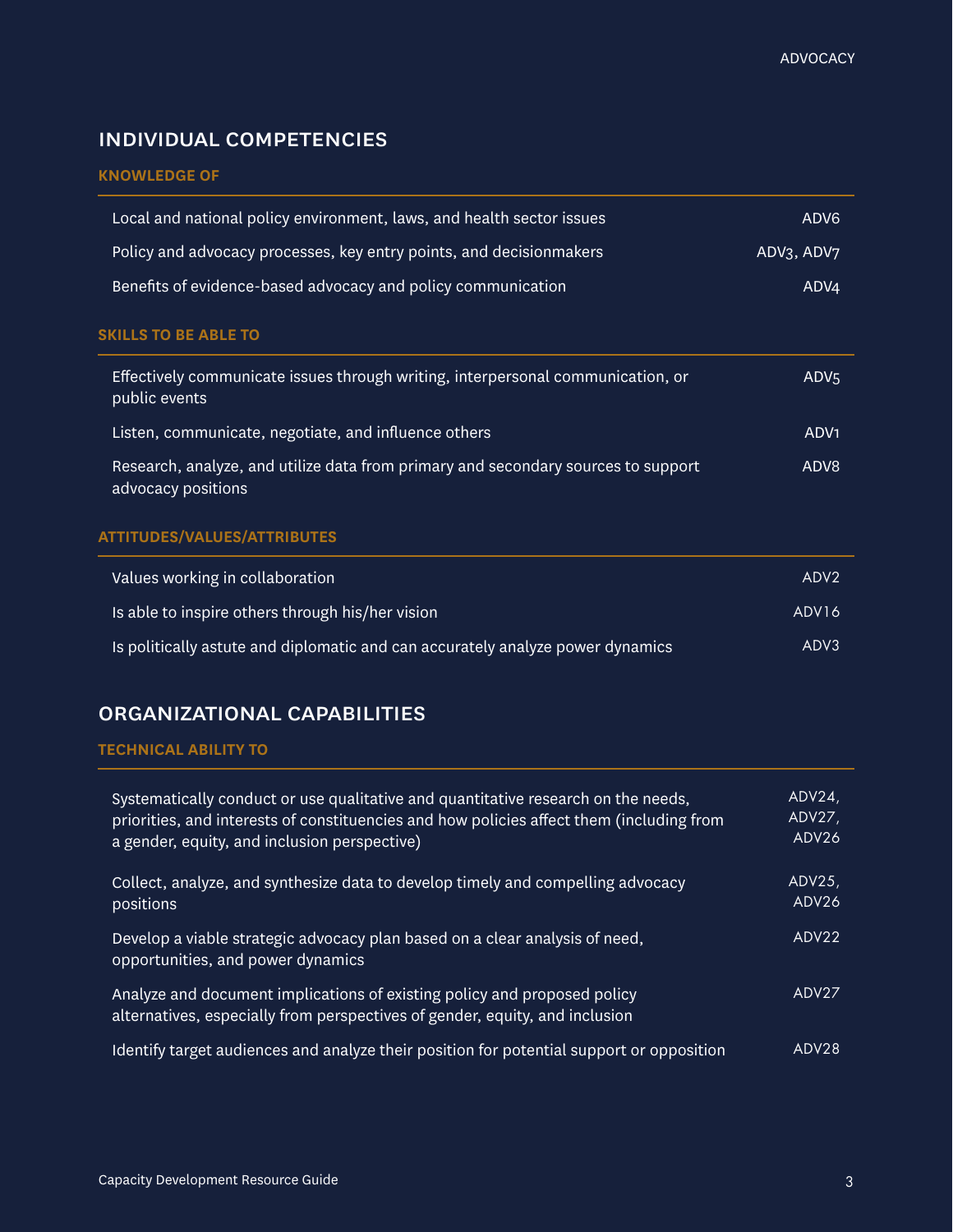## **TECHNICAL ABILITY TO (CONTINUED)**

| Create evidence-based advocacy messages, materials, and activities to present clear<br>and convincing policy alternatives and workable solutions                                                                                                                                                                                                                            | ADV <sub>13</sub> |
|-----------------------------------------------------------------------------------------------------------------------------------------------------------------------------------------------------------------------------------------------------------------------------------------------------------------------------------------------------------------------------|-------------------|
| Communicate a consistent, compelling, and targeted position through various<br>communication channels (e.g., media) (see related area of expertise)                                                                                                                                                                                                                         | ADV12             |
| Develop an M&E plan to track the implementation and outcomes of advocacy activities<br>and to adapt the strategy accordingly                                                                                                                                                                                                                                                | ADV18             |
| Systematically evaluate the effectiveness of advocacy efforts to determine advocacy<br>contributions to policy outcomes                                                                                                                                                                                                                                                     | ADV19,<br>ADV10   |
| Monitor the policy process and track progress/issues with implementation                                                                                                                                                                                                                                                                                                    | ADV20             |
| Provide effective technical assistance on advocacy to other organizations                                                                                                                                                                                                                                                                                                   | ADV33             |
|                                                                                                                                                                                                                                                                                                                                                                             |                   |
| <b>RELATIONAL ABILITY TO</b>                                                                                                                                                                                                                                                                                                                                                |                   |
| Establish and maintain collaborative and mutually supportive relationships with<br>external groups and organizations representing diverse constituencies (youth, women,<br>service providers, marginalized, health professionals, media, etc.) and diverse sectors<br>(health, labor, economic, youth and sport, human rights, gender, women, military,<br>education, etc.) | ADV31             |
| Maintain constructive links with a variety of policy stakeholders, including<br>communities, decisionmakers, and peer organizations                                                                                                                                                                                                                                         | ADV30             |
| Foster and maintain strong networks based on shared interests to take joint action                                                                                                                                                                                                                                                                                          | ADV29             |

### **ORGANIZATIONAL OPERATIONS AND MANAGEMENT TO SUPPORT**

| Allocation of adequate resources (time, staff, and money) for advocacy efforts      | ADV15,<br>ADV9 |
|-------------------------------------------------------------------------------------|----------------|
| Inclusion of advocacy in the job description/s of designated staff                  | ADV11          |
| Advocacy tools and techniques and innovative and tailored approaches in response to | ADV23          |
| the changing environment, internally and externally                                 | ADV24          |
| Sound internal governance and an actively engaged board (e.g., advocacy is an       | ADV17,         |
| explicit goal in the organization's written mission/mandate)                        | ADV21          |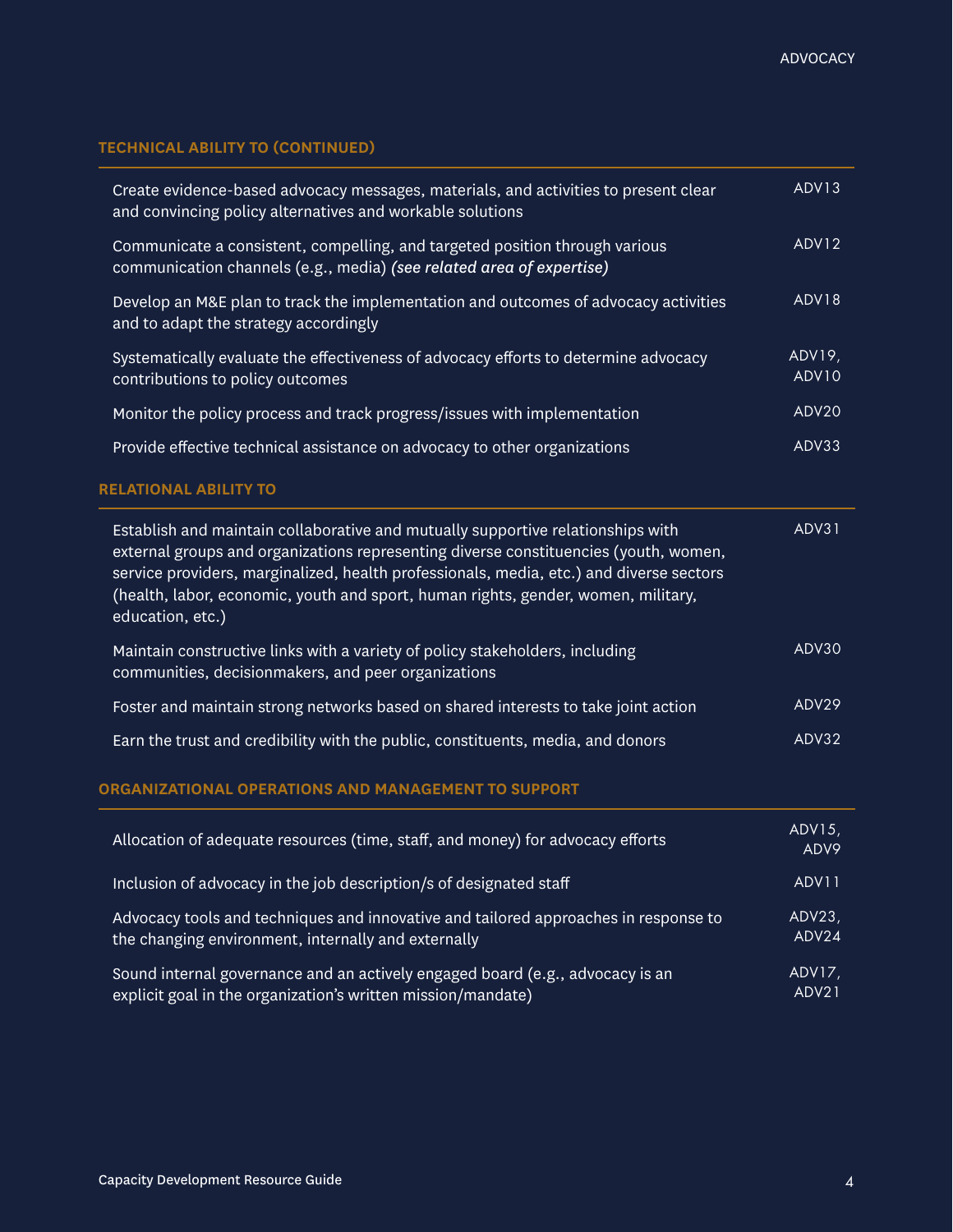## **LE ILLUSTRATIVE CAPACITY-STRENGTHENING ACTIVITIES**

- Conduct advocacy training for civil society (e.g., marginalized groups, religious leaders, etc.)
- Facilitate an advocacy strategy development workshop for networks, coalitions, multisectoral groups
- Conduct policy communication and strategic advocacy communication training
- Award small grants to support implementation of advocacy plans
- Facilitate dialogue among the ministries of health, finance, and planning, women leaders, parliamentarians, private sector
- Foster south-south collaboration and regional forums
- Create opportunities for participation in international fora
- Partner on proposal development and implement awards jointly

## **RESOURCES**

Advance Family Planning. 2010. "The Advance Family Planning Advocacy Resource Pack." Baltimore, MD: Johns Hopkins Bloomberg School of Public Health. Available at: http:// advancefamilyplanning.org/resource/afp-tools.

Advocacy Planning and Evaluation Program. 2011. "Guide for Advocates." Washington, DC: Aspen Institute. Available at: http://fp.continuousprogress.org/advocates.

Alcalde Castro, M. A., and G. Cano Azcárraga. 2010. Handbook for Advocacy Planning. New York, NY: International Planned Parenthood Federation. Available at: http://www.ippfwhr.org/en/ advocacy\_planning\_manual.

Arroniz Pérez, R. 2010. *Handbook for Political Analysis and Mapping*. New York, NY: International Planned Parenthood Federation. Available at: http://www.ippfwhr.org/sites/default/ files/Political%20Analysis%20and%20Mapping%20web%20version.pdf.

Bolder Advocacy. 2013. "Advocacy Capacity Tool." Washington, DC: Alliance for Justice. Available at: http://bolderadvocacy.org/tools-for-effective-advocacy/advocacy-capacity-tool.

Cabassi, J., and S. Rakesh. 2007. *The Power to Change. A Training Manual. Building Advocacy Capacity for India's HIV/AIDS Response*. New Delhi, India: Constella Futures. Available at: http:// aidsdatahub.org/dmdocuments/2007\_A\_Training\_Manual\_Bilding\_Advocacy\_Capacity\_for\_ India\_HIVAIDS\_Response.pdf.pdf.

Coffman, J., and Advocacy Planning and Evaluation Program. No date. "The Advocacy Progress Planner: An Online Tool for Advocacy Planning and Evaluation." Washington, DC: Aspen Institute. Available at: http://planning.continuousprogress.org/.

De Lorenzi, A., K. Kade, S. Kingston, and R. Wilson. 2013. *Policy Advocacy for Health: A Workshop Curriculum on Policy Advocacy Strategy Development*. Washington, DC: PATH. Available at: http://www.path.org/publications/detail.php?i=2274.

Hansen, R. T., K. Phute, K. Dembe, S. Chikanza, J. Rigby, and E. Bloom. 2005. "Strengthening and Measuring Advocacy Capacity of Civil Society Organizations." *Best Practice Series*. Harare, Zimbabwe: PACT. Available at: http://www.csokenya.or.ke/site/uploads/resource/218.pdf.

International HIV/AIDS Alliance. 2003. *Advocacy in Action: A Toolkit to Support NGOs and CBOs Responding to HIV/AIDS*. Brighton, UK: International HIV/AIDS Alliance. Available at: http://www.aidsalliance.org/includes/Publication/adv0602\_Advocacy\_toolkit\_eng.pdf.

International HIV/AIDS Alliance and International Council of AIDS Service Organizations. 2010. "Measuring Up: HIV-Related Advocacy Evaluation Training Pack." Brighton, UK: International HIV/ AIDS Alliance. Available at: http://www.aidsalliance.org/Publicationsdetails.aspx?Id=477.